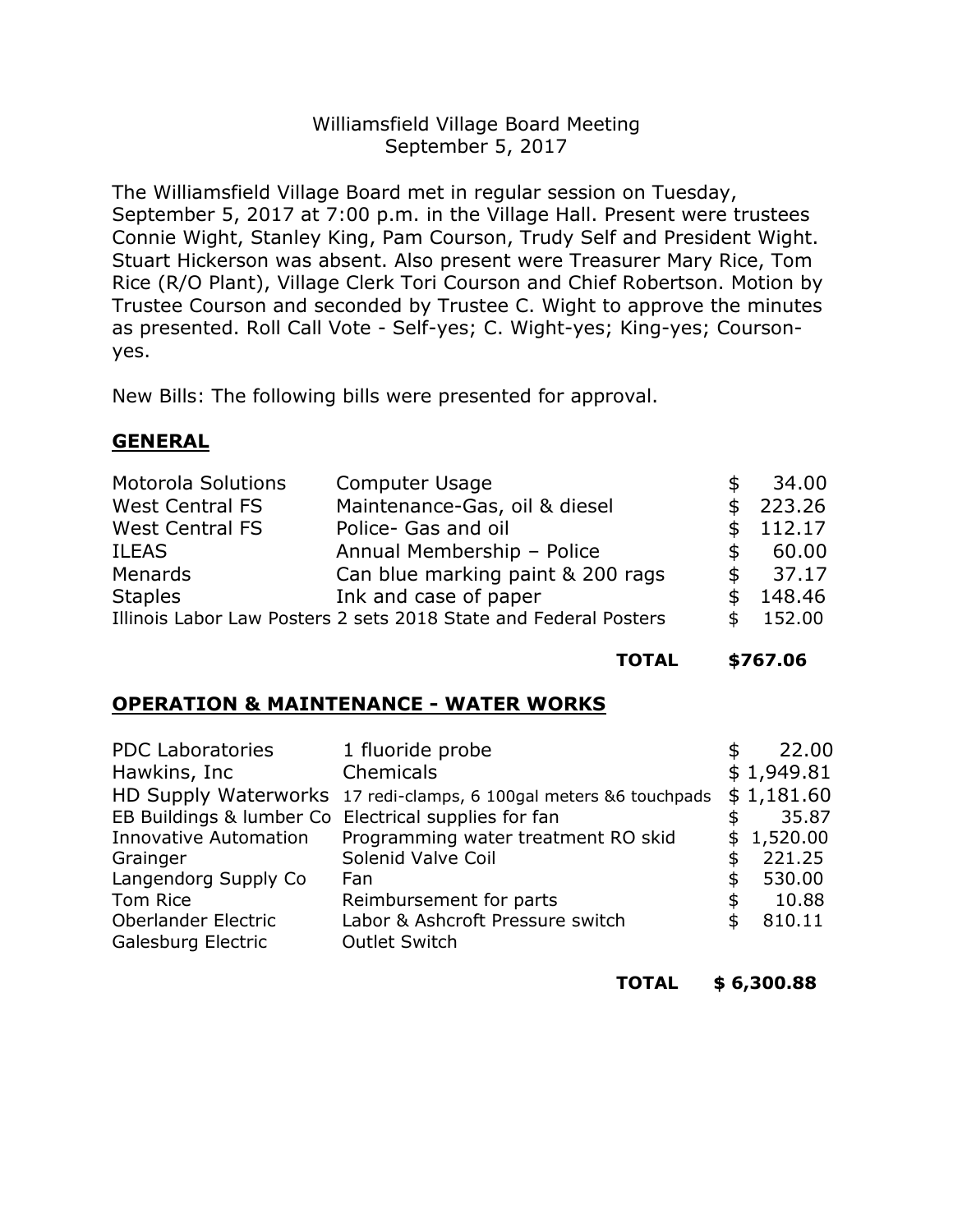# **MOTOR FUEL TAX**

RiverStone Group, Inc 131.48 Ton CM16A  $$1,682.95$ Collopy Trucking, LLC Hauling 131.48 Ton CM16A from Riverstone \$ 1,644.89

## **TOTAL \$ 3,327.84**

Motion by Trustee Self and seconded by Trustee Courson to approve the new bills as presented. Roll Call Vote - C. Wight-yes; King-yes; Courson-yes; Self-yes.

President Wight reviewed financial statements for the month. All were in order. Motion by Trustee Courson and seconded by Trustee C. Wight to approve financial statement. Roll Call Vote - C. Wight-yes; King-yes; Courson-yes; Self-yes.

\$10,000 from the Norman Foundation was put in a separate account to keep close track on where the money is spent.

Public Comment: Dawn Lester contacted Lee Wight and asked if she could have permission to mow the ditch on the North Side of her street that is near her neighbor's property but is owned by the Village. The board decided to let Dawn Lester and her neighbor discuss it and come to an agreement, motion by Trustee Self and seconded by Trustee Courson.

#### Correspondence:

Maintenance Department: The maintenance department has mowed, trimmed weeds around the Village Hall, repaired a broken tile and laid river rock around the pavilion at Doubet Benjamin Park. They put a sign up at the school that stated no parking by the underground water shut off and Tom Rice cleaned the water shut off at the Vet's office.

Police Report: Police Report: The following calls for service were handled by the police department for the month of August:

| Accident               | Report on File |
|------------------------|----------------|
| <b>Standby Request</b> | No report      |
| Despondent Subject     | Unfounded      |
| Domestic Verbal        | Report on File |
| Damage Complaint       | Report on File |
| Medical                | No Report      |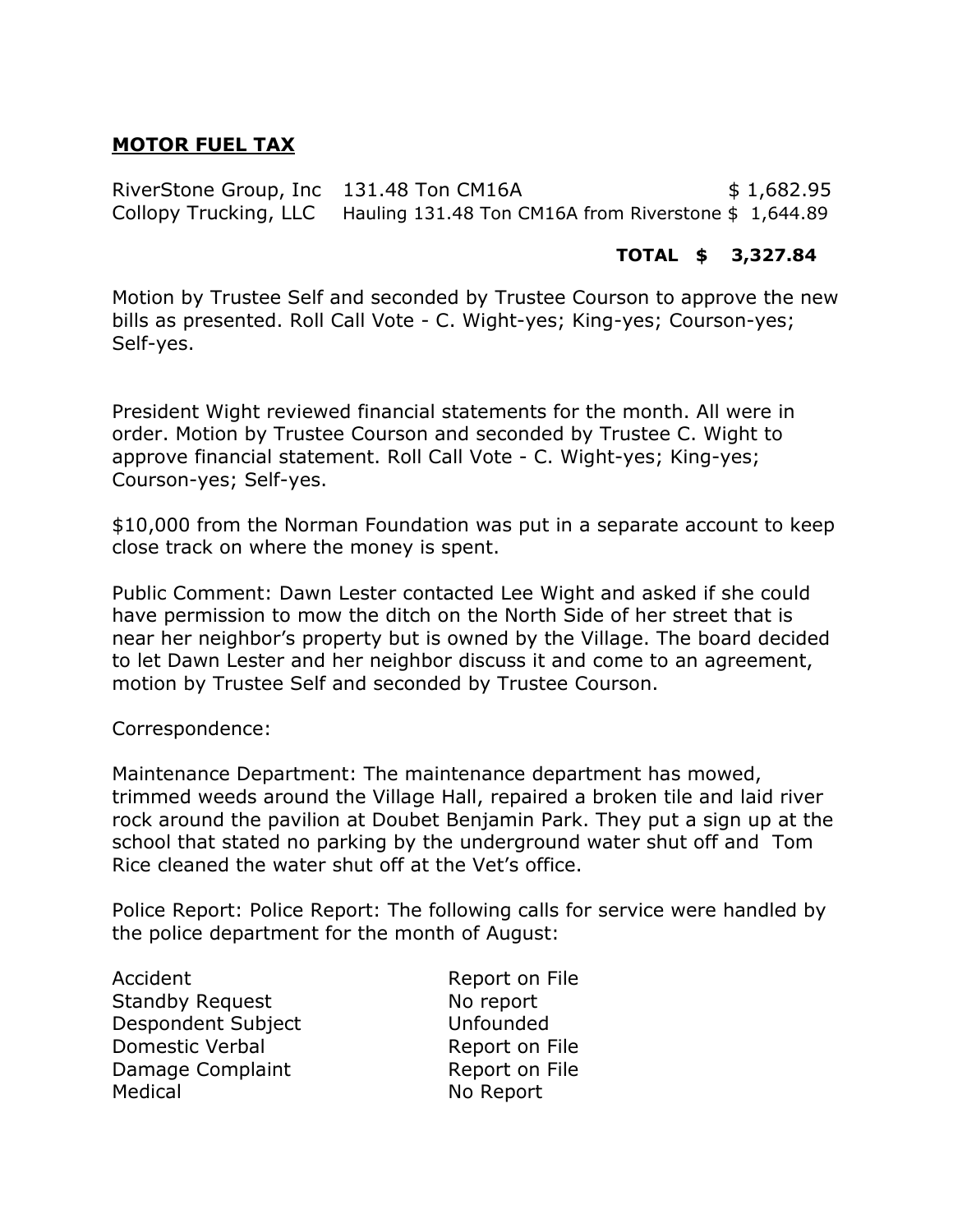| Suspicious Vehicle | No Report |
|--------------------|-----------|
| Standby            | No Report |
| Standby            | No Report |

## **Citations issued in June:**

| <b>Violations</b>           | Citations | Warnings |
|-----------------------------|-----------|----------|
| Seatbelt                    |           |          |
| Speeding                    |           |          |
| Disobeyed Stop Sign         |           |          |
| <b>Ordinance Violations</b> |           |          |
| Other                       |           |          |

Park Report: Ag Day will be held the Sunday after Labor Day. There was a park work day on August 26<sup>th,</sup> the flag poles were painted and the baskets for disc golf are in. A skylight is being installed in the restroom for better lighting. The maintenance department will need to mow a few days before Ag day. The park association and FFA alumni has raised \$123,096 so far for the new playground equipment at the park. They are hoping to start the new construction June 2018. The Village's insurance will rise a little when the new equipment is installed.

Water Report: Tom Rice stated that the new computer and software is installed at the R/O building. The computer programmer was there and if anything needs programmed in the future, he will do it. The Village hasn't been billed for the actual computer yet. There have been residents complaining of rusty water; Rick will be flushing the hydrants in September to hopefully solve that problem. The water shut offs need to be exercised periodically to make sure everything is working. The shut off on the East side of highway 180 needs replaced and there is a shut off on the West side that needs to be uncovered and cleaned up.

Street Report: Four roads were oil and chipped on August 29.

Old Business: Motion by Trustee Courson and seconded by Trustee C. Wight to renew the contract between the Village and Jimmy Gibbs for the lease of the farm land for \$175 an acre. Roll Call Vote - C. Wight-yes; King-yes; Courson-yes; Self-yes.

New Business: The Village received a letter from the school regarding the water pipe that was repaired in front of the school. The Village and school